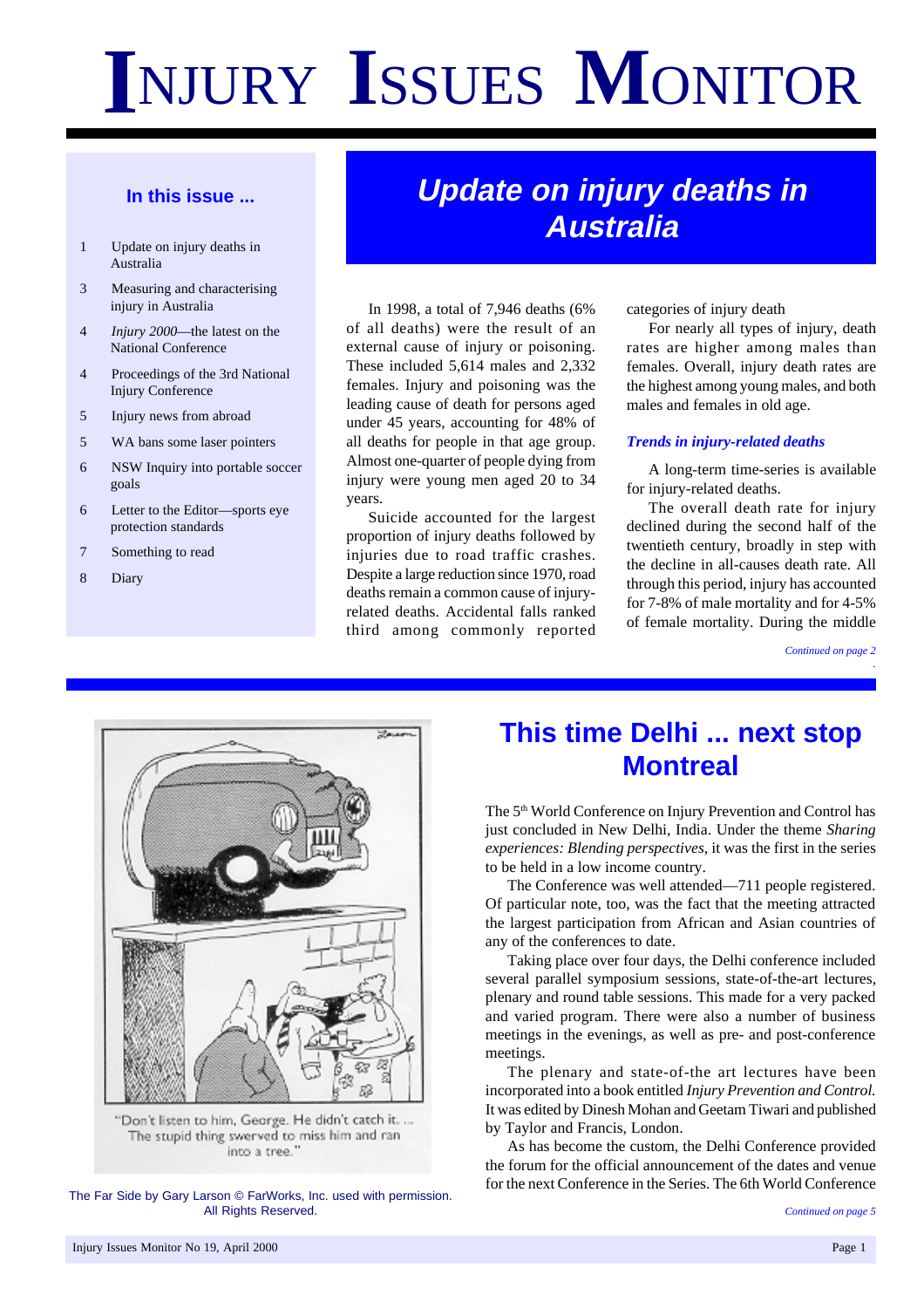### **Update on injury deaths in Australia**

#### **(continued from page 1)**

and late 1990s, however, total injury death rates remained more or less static, whereas all-causes death rates continued to decline at 1-2% per year.

Varying temporal trends have been noted in death rates for major types of injury. Over the long term, no sustained underlying trend has been noted for allages suicide rates. An increase in suicide rates occurred in the 1960s, when suicide using pharmaceutical substances (especially barbiturates) rose. Death rates for motor vehicle crashes rose with the emergence of this mode of transport in the first half of the century, dipping with the reduced use of motor vehicles during the Great Depression and the Second World War. Strong and sustained response to the epidemic began in the 1960s and has had great success. Despite continued rises in vehicle numbers and the distance travelled, case numbers and population-based road injury death rates declined sharply after 1970. Mortality from all other types of injury, taken together, also declined substantially during the twentieth century.

Two categories of injuries showing upward trends in death rates lately are suicide among males and deaths related to opiate drugs.

Male suicide rates in 1997 and 1998 were the highest since the 1960s. The female suicide rate on the other hand has remained close to 5 per 100,000 population for two decades, but rates are rising among young women.

Opiate drugs-related deaths, alone or in combination with other causes, are also rising rapidly.

#### *Suicide*

Suicide became a matter of national public health concern in Australia during the 1990s. Initially the focus was on youth suicide, prompted by the observation that rates at young adult ages had risen about three-fold during the thirty years to 1990. By that time rates for young men were similar to those of older men, lower rates being seen in middle age.

More recent data show two changes to this pattern. First, rates for young adult males have continued to rise. Second, the cohorts of men who were noted to have high suicide rates when they were aged in their early 20s—in the 1970s and 1980s— have continued to have high rates as they have grown older. In the late 1990s, suicide rates were high for men aged from about 20 to 40 years.

Hanging has become the predominant method of suicide in Australia, and its use is accelerating. Hanging has been the commonest suicide method for males since the early 1990s and for females since 1997. Rates remain much higher for males than females, but are increasing for both genders. The birth cohort pattern underlying the overall rise in suicide rates, described above, is particularly pronounced for hanging.

The increase in hanging suicide more than accounts for the total rise in suicide rates in recent years. Hanging comprised 12% of all suicides registered in 1980, 25% in 1990 and 44% in 1998. The 1,184 suicide deaths by hanging registered in 1998 are 15% of all external cause coded deaths, up from 2% in 1980. In 1998 the number of hanging suicides was about the same as the number of deaths attributed to accidental falls (n=1182) and more than two-thirds of the number of deaths due to motor vehicle traffic accidents  $(n=1731)$ .

The other marked changes in occurrence of suicide by particular means are a reduction by more than half in the rate of suicide by shooting since the late 1980s, and an increase of about 20% in suicide by motor vehicle exhaust gas.

#### *Opiate related deaths*

Poisoning by opiates and related narcotics was mentioned as a cause of 1,077 deaths registered in Australia in 1998, of which 111 were recorded as suicides. In the same year, 992 deaths were coded to one of the underlying causes of death to which opiate-related cases other than suicides are usually coded (ICD-9 codes 304.0, 304.7, 305.5,

E950.0 and E958.8).

Mortality rates for deaths coded to these categories have risen greatly since the early 1980s, especially for young adults. The death rate for categories that include—but are not restricted to suicides by opiates (E950.0, E950.4) have also risen, though less rapidly, from about 0.5 deaths per 100,000 in the early 1980s to about 1.0 in the late 1990s.

This cause of mortality has become prominent in birth cohorts that have reached adulthood since about 1980. Rates have risen for both genders, though they are much higher for males than females.

Conceptual issues and coding practice complicate monitoring trends of deaths associated with heroin and other opiate drug use. For example, should attention be limited to deaths in which opiate poisoning was clearly the cause of death, or should deaths involving multiple drugs, including an opiate, be included? A similar question concerns deaths associated with opiate use from causes other than opiate poisoning. Recent introduction of multiple cause coding of deaths has improved the possibility of identifying cases in which opiate poisoning is involved. However, associated changes in coding practice have complicated the interpretation of trends.

**Inquiries about this article should be directed to James Harrison at the RCIS, Tel: 08 8374 0970; E-mail: James.harrison@nisu.flinders.edu.au**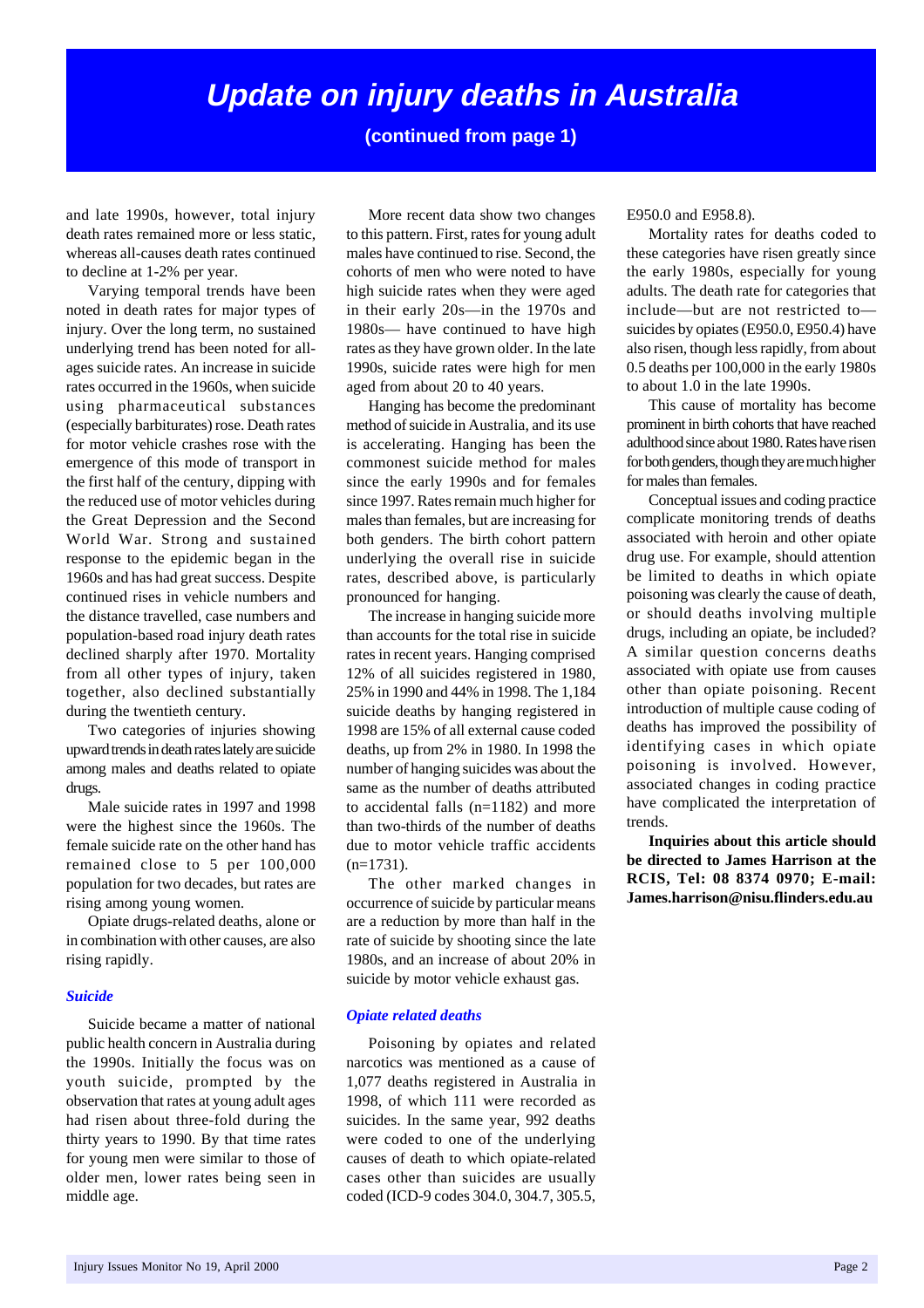## **Measuring and characterising injury in Australia**

The AIHW National Injury Surveillance Unit has undertaken a project to investigate and test the feasibility of injury surveillance based on case collection at emergency departments (EDs) which would (1) enable national quantitative monitoring of injury occurrence, and (2) provide case information sufficient to characterise the many types of injury case that are of interest to data users. The project was funded by the Department of Health and Aged Care.

An overview of the major findings of the project is presented here. The report will be available soon.

#### *Measuring:*

Surveillance based on emergency department cases and capable of monitoring national incidence rates and trends for injury generally, and for particular types of case, requires:

- 1 A system capable of monitoring injury attendances to EDs with sufficient precision; and
- 2 A way to account for the large and possibly changing proportion of injury cases not seen at an ED.The first aspect is technically feasible, based on collection of data at a probability sample of about 40 or more emergency departments. Under optimal conditions, a system would be capable of detecting changes of about 20% from year to year in types of injury that are at least moderately common. It is not feasible to detect small changes (eg 10% year to year) even for common types of case. Nonsampling errors (especially from missed cases and data items) will be a threat to the validity of findings unless collection is managed closely and is consistent at all sites. A sufficiently good quality system is estimated to cost about \$1 million per year to operate, and about \$0.3 million to establish.

Successful implementation would require strong high-level support for the system to solve administrative and related issues that would arise when establishing a national, ongoing data collection program in emergency departments. Issues include confidentiality and privacy, data ownership and custody, and conditions of research access to data. The same system could also be used to sample ED attendances for other conditions, with potential to achieve gains in cost-efficiency by broadening the range of purposes served.

The second aspect cannot be achieved with existing data. The most important group of non-ED injury cases are those that receive medical attention. The BEACH**\*** system could be used to learn more about the cases attending GPs, but no general solution to this issue is at hand.

Restriction of quantitative monitoring to relatively highseverity cases would improve feasibility in the short term. This need not involve ED-based data collection. Depending on the threshold chosen, all or nearly all of the cases monitored will be included in mortality and/or inpatient data collections. Certain enhancements to inpatient morbidity collection would improve its utility for this purpose.

#### *Characterising:*

This refers to description of specific types of injury case in terms of characteristics such as demographic and other features of the person injured, circumstances in which injury occurred, the way in which injury was sustained, objects and substances involved, and so on. It does not refer to monitoring incidence rates. Characterisation places less stringent demands on data quality than monitoring incidence mainly because strictly representative sampling is not essential.

Availability of a large pool of fairly detailed injury case records would enable characterisation of injury in terms of proportions, and would permit rapid and efficient identification and description of specific sub-groups of cases in which interest arises (eg cases involving a certain product). These simple analyses may lead directly to useful findings, or may raise hypotheses warranting further investigation.

The value of this approach follows from the many types of injury case that may be of interest and the cost, delay and difficulty of undertaking separate studies of particular case types as issues arise. There is potential to base case-control studies of injury risk factors on such data.

Important properties of a pool of cases for this purpose are the quality and completeness of case data, number of records, richness of case detail, recency of cases, and administrative arrangements that determine the uses to which data may be put. Strict representativeness, while desirable, is not essential for this purpose, and this type of system could build on existing injury data collection activity in EDs. A pool of, say, 200,000 records no more than 4 years old would be a national tool enabling characterisation of all but rare types of injury case (and uncommon types that have emerged recently). A smaller pool would have similar utility except for uncommon types of case.

#### *Context:*

Investment in emergency department data collection for either of these purposes is expensive, and should be weighed against other needs - for other types of information, intervention programs, etc. The *National Framework for Public Health Information* distinguishes four domains of information that are needed for effective public health practice: population health status; determinants of health; interventions; and infrastructure. ED-based injury surveillance contributes mainly to understanding health status and (depending how it is used) to assessing injury determinants.

**For further information, contact James Harrison at RCIS, Tel: 08 8374 0970; E-mail: james.harrison@nisu.flinders.edu.au**

A sample survey of general practice activity, operated by the AIHW General Practice Statistics & Classification Unit at the University of Sydney.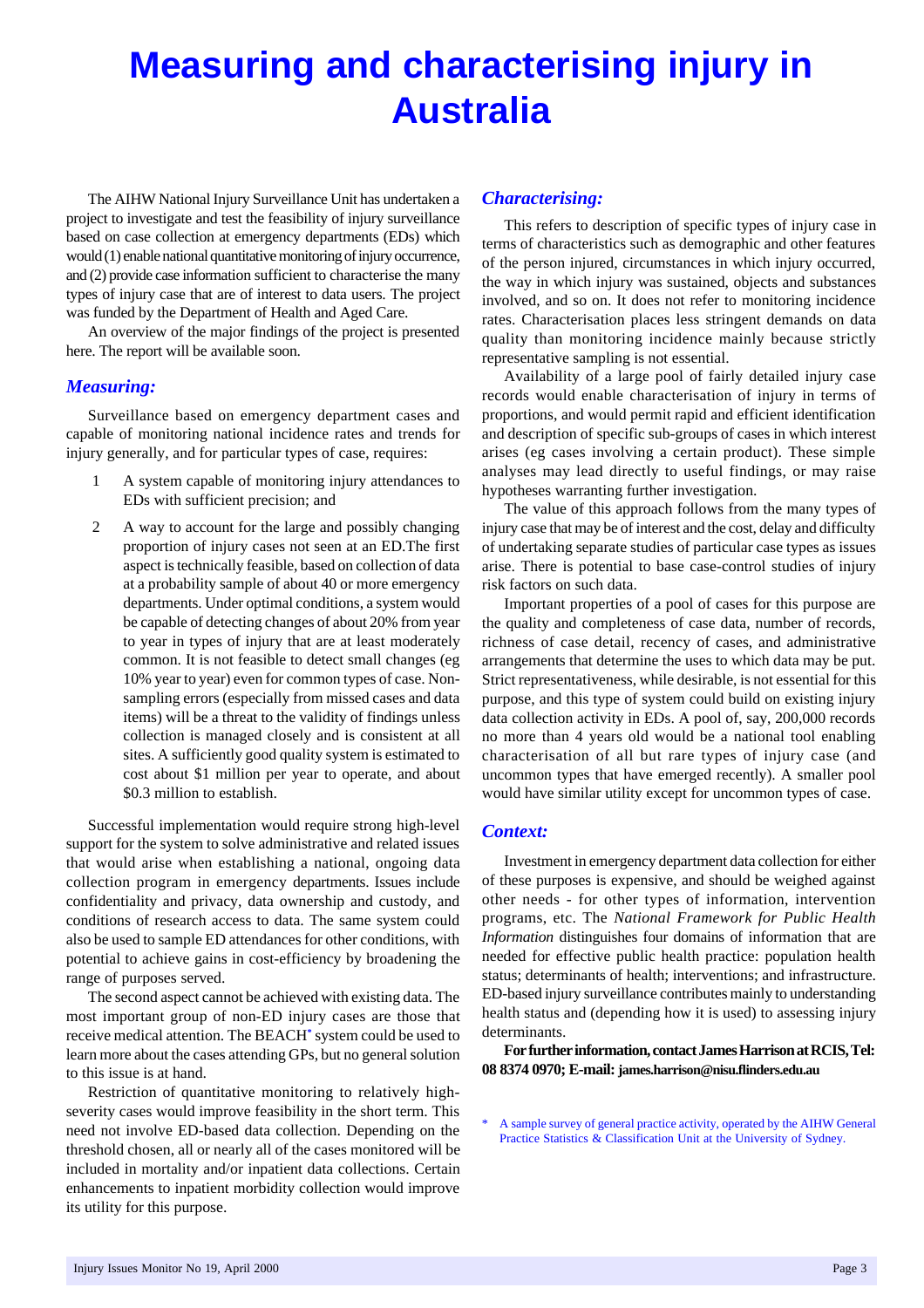

### **Injury 2000—the latest conference news**

*Monitor* 17 excitedly announced *Injury 2000: prevention and management*, the mega-meeting scheduled to take place in Canberra in November this year. We report here on the developments with the Injury component of this big event.

#### *The Scientific Program*

The theme for Fourth National Conference on Injury Prevention and Control (4NCIPC) is, *Injury prevention everybody's business.* The following issues will form a major part of the Conference program:

- Safe Communities;
- Role of emergency services in injury prevention;
- High risk behaviour, self-harm, violence;
- Consumer safety;
- Appropriate use of data;
- Safety promotion and public perceptions;
- Injury prevention in Indigenous communities; and
- Road safety.
- Consumer Safety

The following people have been selected for membership of the Scientific Program Committee: Lesley Day, Jane Elkington, Richard Franklin, Beth Fuller, James Harrison, Jerry Moller, Rod McClure, Robyn Norton and Alison Sewell.

In keeping with the theme of the Conference, *Injury Prevention—everybody's business,* the Committee wants to use the first morning to set the scene for extending the injury prevention debate beyond the constraints frequently imposed by research and operational fields. Their aim is to push the boundaries to stimulate thinking about commonalties and ways of sharing expertise, experience, resources and time to improve the overall impact of injury prevention activities in this Country and perhaps beyond its borders.

#### *The Delegates*

Consistent with diverse and multi-disciplinary nature of the injury community, delegates to the Conference will include practitioners, researchers, government policy makers, administrators, insurers, paramedics, rural practitioners, emergency nurses and rescue service personnel from both Australia and overseas. They'll represent fields such as: risk assessment; program design and implementation; injury research and epidemiology; biomechanics; primary prevention, including health promotion; occupational health and safety; acute care; rehabilitation; and social policy.

#### *The Keynote speakers*

An impressive line-up of keynote speakers has been arranged:

**Professor John Campbell**, Dean, Faculty of Medicine, University of Otago Medical School, New Zealand

**Dr Adam Graycar,** Director, Australian Institute of Criminology, Canberra, Australia

**Associate Professor Cindy Shannon,** Head, Indigenous Health Program, Queensland University.

**Dr Ron Medford**, Assistant Executive Director, Office of Hazard Identification and Reduction, United States Consumer Product Safety Commission, Washington DC, USA

**Dr Michael Resnick**, Professor of Pediatrics and Public Health, Division of General Pediatrics and Adolescent Health, USA.

**To obtain any further information, contact the Conference organising firm, Intermedia, Tel: 07 3858 5492; Fax (07) 3858 5522; E-mail; injury2000@im.com.au**



The proceedings of the 3rd National Conference on Injury Prevention and Control, held in May 1999, are now available. The volume incorporates approximately 80 peer-reviewed full papers, including 15 by invited guest speakers. This exciting collection of papers from across the field of Injury Prevention and Control, provides important contemporary insights into Road Safety, Work safety, Child Injury Prevention, Sport and Home injury Prevention, Injury Prevention Older Persons and Indigenous Communities and into the acute care and rehabilitation of the injuries sustained. As the largest single collection of reports of this kind, it will be a vital addition to the libraries of all those with an interest in the field.

Copies of the Proceedings are selling for AUD\$65 (AUD\$50 for AIPN members), including postage and handling within Australia. To obtain a copy of the order form, contact Intermedia Convention & Event Management, PO Box 1280, Milton QLD 4064, Australia, Fax: +61 7 3858 5510.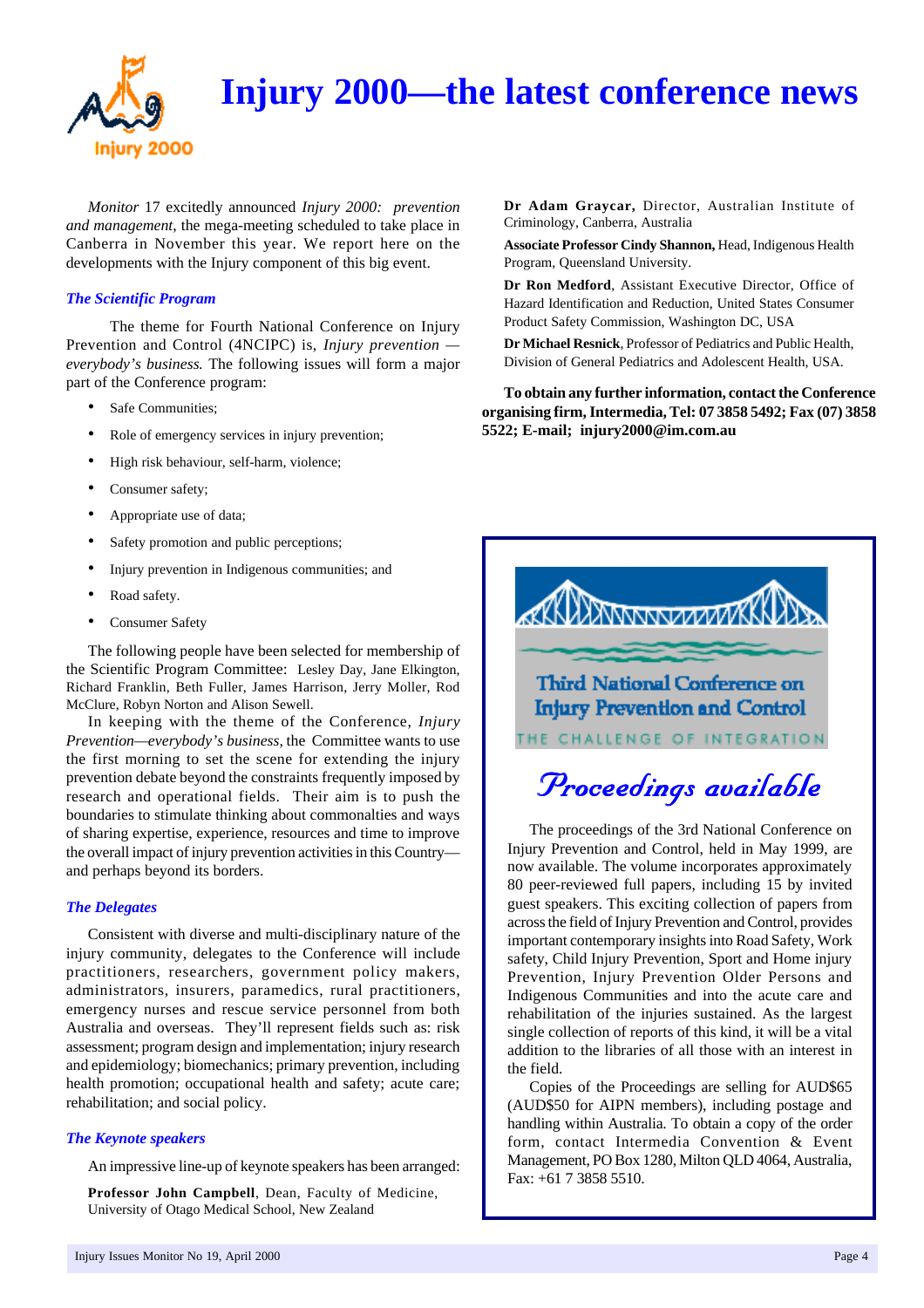### **Injury News from Abroad**

#### **Second Hand Woes?**

In November 1999, the US Consumer Product Safety Commission (CPSC) began a national campaign to alert the public to the presence of hazardous goods for sale in thrift shops. Earlier last year, CPSC had conducted a study that involved visits to 301 randomly selected thrift shops throughout the USA. That research suggested that 69% of outlets for secondhand goods were selling at least one hazardous product. The three most common products were children's jackets and sweatshirts with drawstrings presenting a strangulation hazard, hairdryers that do not protect against electrocution and cribs that do not meet current US Safety Standards. CPSC suggests that one source for hazardous products in thrift shops are the donation or sale of products that have been recalled (in the US the CPSC recalls 250-300 such products annually).

The CPSC campaign is two-pronged:

- 1 A commitment is being sought from thrift shops to stop selling hazardous products. To assist with this, a checklist for thrift stores and shoppers is being distributed to a national body that represents second hand dealers and to national organisations including the Salvos and Goodwill. The check list is also being distributed via state and local government.
- 2 CPSC is also encouraging US States to adopt model legislation that prohibits thrift stores from selling certain banned or recalled products.

**For further information, see CPSC Press Release #00-018, dated 17 November 1999. The Press Release, which includes direct links to copies of the CPSC Research Study, Checklist, and model legislation, are available on the Internet:** www.cpsc.gov/cpscpub/prerel/ prerelnov99.html

### **This time Delhi ... next stop Montreal**

#### **(continued from page 1)**

on Injury Prevention and Control will take place from 12-15 May 2002 in Montreal, the capital city of Canada's Province of Quebec.

 The Conference theme is *Injuries, Suicide and Violence: Building Knowledge, Policies and Practices to promote a Safer World*. The main topics will be Road safety; Occupational safety; Prevention of suicide and violence; Home and institutional safety; Sport and leisure safety; Trauma care and rehabilitation; Urban Safety; Epidemiology, intervention and evaluation strategies; Armed conflicts; and Products safety.

To obtain information about the Montreal Conference, contact: 511, place d'Armes, Suite 600, Montréal, QC, Canada H2Y 2W7, Tel: (514) 848-1133; Toll Free: 1-877-213-8368; Fax: (514) 288-6469;Email: info@trauma2002.com

The Conference also has its own website: www.trauma2002.com

### **WA bans some laser pointers**

Western Australia has introduced a ban on the sale of powerful hand held laser pointers. The ban applies to red diode laser pointers of Class 3 and above, and has been introduced because of the risk to eyesight when they are not properly used. Traders selling laser pointers in Western Australian must now have them laboratory tested and keep the test report to prove that the pointers they are selling are in the lower-power categories. Breaches can attract fines of up to \$5000. Laser pointers must also carry a permanent label with a user warning and their strength rating. While the Ministry of Fair Trading is not currently conducting random sampling they do have the mechanisms to test laser pointers to determine labelling accuracy.

The ban was welcomed by the Injury Control Council of Western Australia (ICCWA) in its November 1999 newsletter.**<sup>1</sup>** ICCWA supports the ban on these products, but argues that, without retrospective regulations, education strategies to highlight dangerous use especially by children should be implemented.

**Further information about the new regulations is available from the WA Ministry of Fair Trading, Tel: 08 9244 1299. Information regarding tests reports for laser pointers is available from the WA Health Department's Radiation Health Section: Tel: 08 9346 2260.**

### **Editor's Note**

The *Injury Issues Monitor* is the journal of the Research Centre for Injury Studies at the Flinders University of South Australia. The Centre incorporates the National Injury Surveillance Unit (NISU).

> Letters to the Editor are welcome. Editor: Renate Kreisfeld

Mark Oliphant Building, Laffer Drive, Bedford Park, SA 5042, Tel: 08 8374 0970; Fax: 08 8374 0702; E-mail: renate.kreisfeld@nisu.flinders.edu.au







Australian Institute of Health & Welfare



ISSN No 1039-4885 AIHW Cat. No. INJ24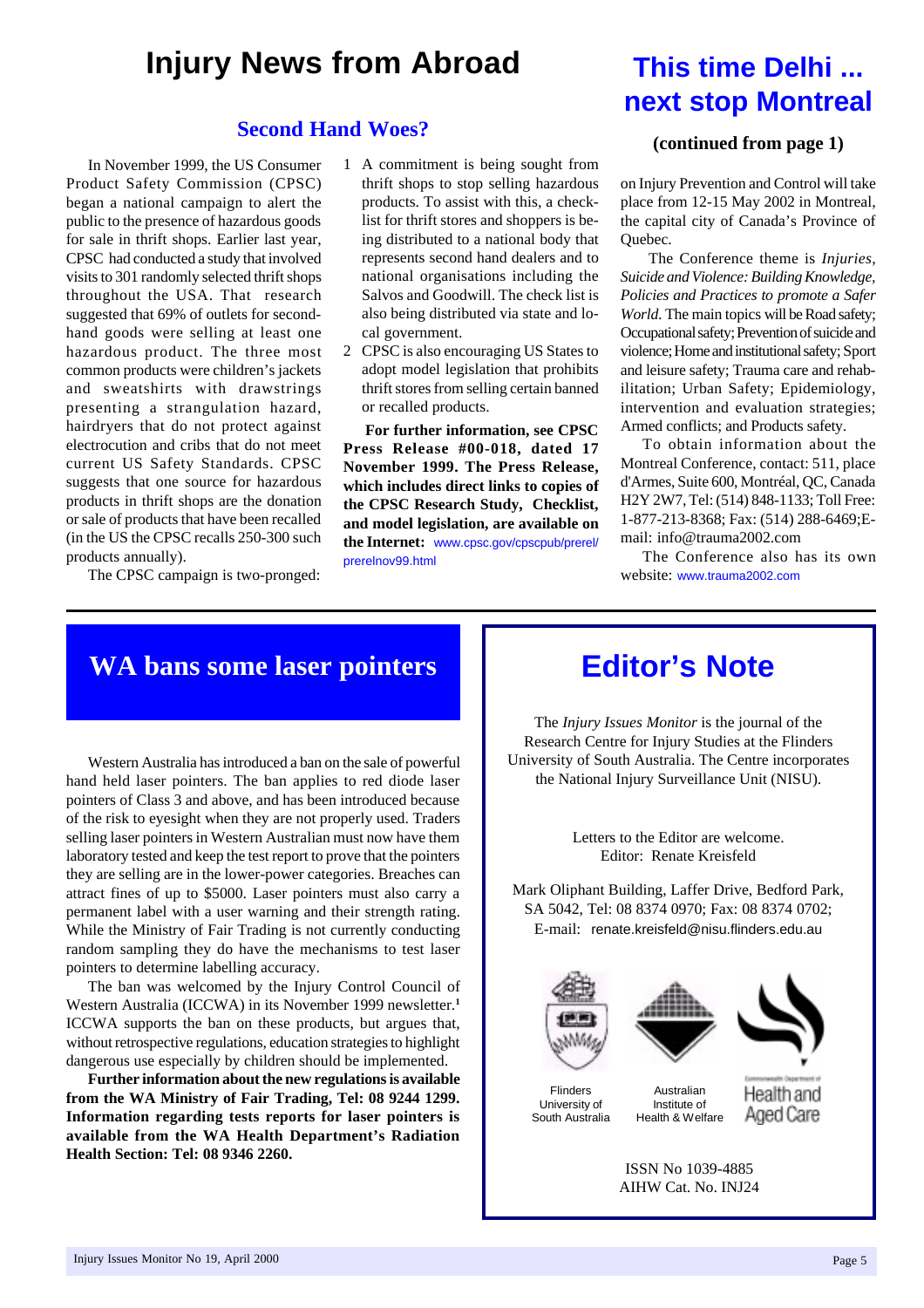### **NSW Inquiry into portable soccer goals**

Letter to the Editor

In *Monitor* 17 we reported that the US Consumer Product Safety Commission and the US soccer goal industry had developed a new safety standard to reduce the risk of soccer goal tip-over. The initiative was a response to at least 23 deaths and 38 serious injuries—since 1979 in the US—from soccer goals tipping over and crushing children who climb on them or hang from the crossbar.

Recently, New South Wales investigated the use of this equipment in the Australian context. In 1999 the NSW Minister for Fair Trading, the Hon. John Watkins, launched a product inquiry when he reported that he had asked the Department of Fair Trading's Products Safety Committee (PSC) to investigate safety issues surrounding portable soccer goals. The Inquiry into portable soccer goals—ie soccer goals that are designed to be temporary structures and to be transported (whether in one piece or after disassembly) required the Committee to consider whether such products should be banned, or if their use should be allowed only subject to specified conditions or restrictions. It also asked the Committee to consider whether portable soccer goals should be the subject of a recall order under Part 3 Division 3 of the Fair Trading Act. Submissions to the Inquiry closed on 13 August last year. In a subsequent report to the Minister, the PSC recommended that guidelines be developed to govern the safe use, storage and manufacture of these products.

The decision of the Minister that the Department of Fair Trading develop guidelines in preference to a product safety standard was based on the fact that, it appears, over 90% of portable soccer goals are non-commercial in their origin. A product safety standard can only apply to suppliers in trade or commerce. At the time of the Inquiry the PSC found only one commercial supplier in New South Wales—that supplier has since ceased to stock these items.

The *Guidelines*, which were circulated for comment, are now complete. In developing them, the DFT has adopted those aspects of the US and European safety standards for portable soccer goals that were considered to be of value in the Australian context. They have supplemented this with a section that deals particularly with the storage and maintenance of portable soccer goals. NSW WorkCover data had identified this as a priority concern based on the extreme age and state of disrepair of some of this equipment (eg rusting as the result of weather exposure, and the breaking of welded joints.

The Minister will launch the *Guidelines* on 12 April. They will be widely disseminated by the Department of Fair Trading which will distribute them via the Soccer Federation of NSW to all soccer clubs. The State's Departments of Education, Sports & Recreation, and Local Government have also agreed to assist with their promotion.

**Further information is available from John Furbank, Manager of the Safety & Standards Branch of the NSW Department of Fair Trading, Tel: 02 9895 0700; E-mail: jfurbank@fairtrading.nsw.gov.au Regularly updated information about the activities of the NSW Department of Fair Trading is available at their Internet site: www.fairtrading.nsw.gov.au**

#### **Sports Eye Guard Standards**

Your article "Mandatory Product Standards" (*Monitor* 18) prompted me to write and share some concerns I have about an Australian Standard developed to cover sports eye guards.

I am involved in the prevention of childhood eye injuries in sport through Princess Margaret Hospital for Children, Perth (PMH). I have monitored childhood eye injuries over the 15 year period 1983-1998.**<sup>2</sup>**10% of the childhood eye injuries are sports related. Of all these eye injuries at PMH, 10% end up with permanent visual disability, but with sports eye injuries the figure is 27%.

Since 1992 we have had an Australian Standard for Sports Eye Guards (AS4066). Unfortunately, its introduction has not been entirely effective in ensuring that consumers are guided in choosing the safest products. Parents attempting to buy eye guards which comply with that Standard are often met by confusion on the part of retailers who quote irrelevant standards such as AS2228 (1990) impact resistance; AS1337 (1992) Industrial Standards; or AS1336 (1997) Occupational Standards.

If I, or one of my fellow ophthalmologists, want to be able to guarantee that a particular eye guard meets the requirements of AS4066, we must purchase that product and send it to an independent optics and radiometry laboratory for assessment at a cost to ourselves of \$300. My Department has already followed this procedure with one product.

 A request I made to the Hon Joe Hockey, the Commonwealth's Minister for Financial Services and Regulation, for a list of AS4066 compliant products was unsuccessful—I was advised by the Minister that no such list exists because producers/manufacturers are not required to register their products. The Projects Manager of Standards Australia confirmed that no such registrations exist. The only way in which consumers can currently be sure that an eye guard they purchase is Australian Standards compliant, is to personally have that product tested by the above procedure.

Compliance with Australian Standards—with the exception of the small number of mandatory ones—is voluntary. While this remains the case—and in the absence of information for the consumer and relevant professional groups about product compliance—the potential usefulness of the system is quite limited.

Parents are understandably anxious to protect their children and themselves from eye injuries during sport. The development and promotion of an Australian Standard for sports eye guards has not been successful in affording them this protection. Meanwhile children are being unnecessarily blinded. Over the two month period August-October 1999, there were 6 sporting eye injuries admitted to PMH. Our children have 70 years ahead of them—they deserve better than this.

#### **Mary Bremner**

Ophthalmologist Princess Margaret Hospital for Children Perth, WA

*Dr Bremner can most readily be contacted at her private consulting rooms: 3 Ord Street, West Perth 6005, Tel: 08 9321 4594.*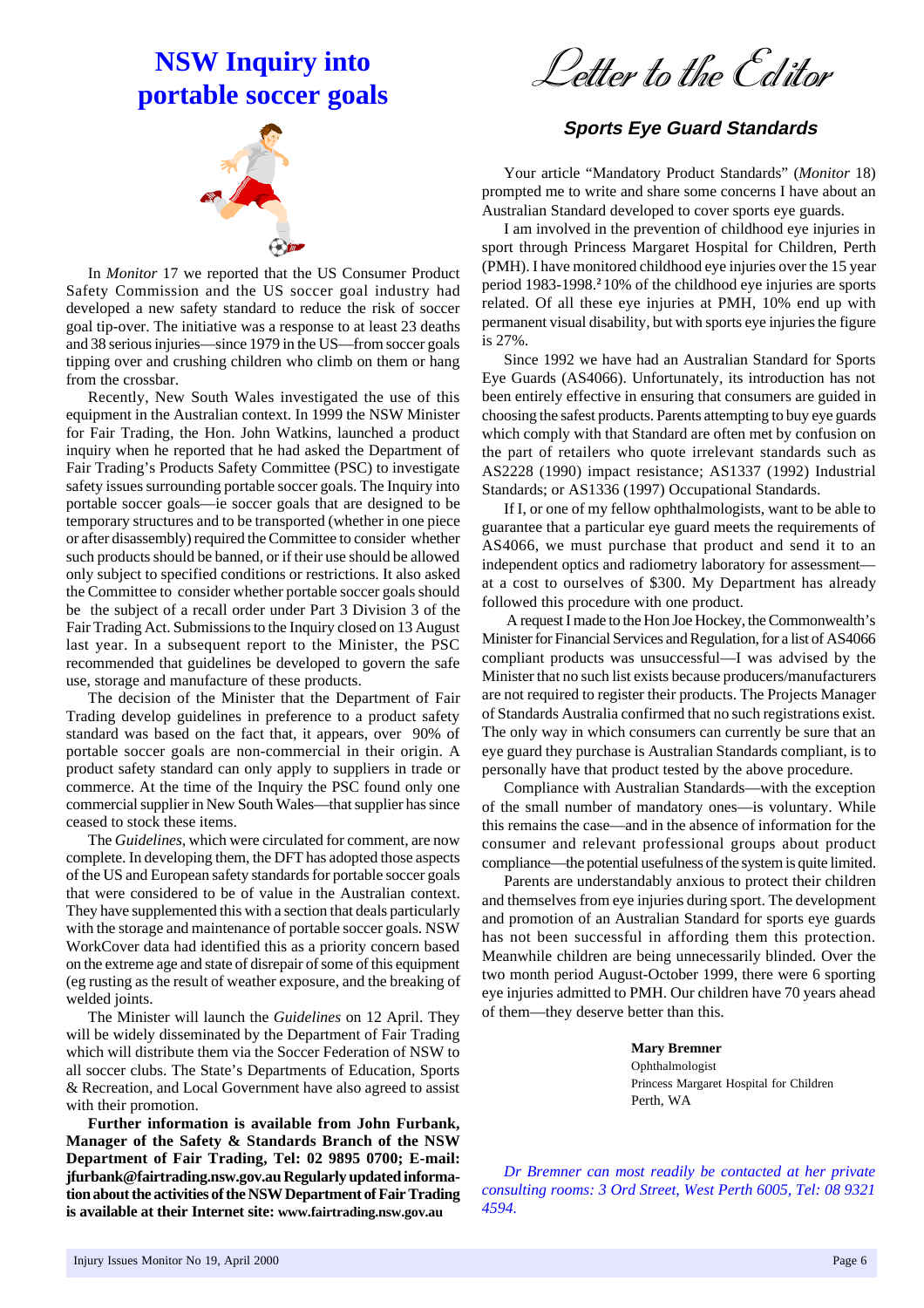#### **Australia's Young People**



*Australia's Young People—Their Health and Wellbeing 1999* is the first national report on the health status of young people aged 12-24 years in Australia. Produced by the Australian Institute of Health & Welfare, It provides comprehensive information from currently available data sources, and is the second in a series of reports on child and youth health. This report includes information on important diseases and injuries, major risk factors and wider determinants of health. Separate sections are presented on the health status of particular priority groups: Aboriginal and Torres Strait Islander youth, young people living in rural and remote locations, young people born overseas and those from socioeconomically

disadvantaged groups. This report will be relevant to anyone interested in youth health, including health planners and administrators, community and hospital practitioners, academic researchers, and the general public. All sections of this report can be downloaded, in *pdf* format, from the following Internet address: www.aihw.gov.au/publications/health.html Printed copies are available from Ausinfo for \$35.00, Tel: 132 447 (toll free). AIHW Cat. No. PHE-19

#### **Older Australia at a Glance**

Now in its second edition, *Older Australia at a Glance* is a joint undertaking of the Australian Institute of Health and Welfare and the Office for Older Australians in the Commonwealth Department of Health and Aged Care. The original material contained in the first edition has been updated and further material added, to reflect the current health, wellbeing and social circumstances of older Australians and their health and welfare services. The report includes information and statistics on: life expectancies, health differentials, dependency levels and the nature of dependency, older people's organisations, formal and informal care for older Australians, retirement, income and housing as well as health and aged care services for older Australians. It takes into account the demography of older people, including Indigenous people and those from diverse linguistic and cultural backgrounds. Printed copies are available, for \$15.00, from Ausinfo, Tel: 132 447 (toll free). AIHW Cat. No. AGE 12.

#### **Acquired Brain Injury in Australia**

In December 1999, the AIHW released *Definition, incidence and prevalence of acquired brain injury in Australia*. The report presents newly derived estimates of rates of hospitalisation associated with acquired brain injury, and the prevalence and demographic patterns of disability attributable to acquired brain injury in Australia. Definitions of acquired brain injury used in the disability and medical fields, and in legislative and administrative context are critically examined, and existing estimates of the incidence and prevalence of acquired brain injury, and of the proportion of incident cases that lead to long-term disability, are reviewed. Printed copies are available for \$15.00 from Ausinfo, Tel: 132 447 (toll free). AIHW Cat. No DIS-15.

Note: where available, Internet address have been provided below for conference websites. For those meetings that don't have their own website, detailed descriptions of the events are normally available at our website: www.nisu.flinders.edu.au/events/

#### **Meeting for Australasian Contributors to the Cochrane Collaboration**

*1-2 June 2000 Melbourne* Contact: Dimitria Semertjis, Australasian Cochrane Centre, Tel: +61 3 9594 7530; Fax: +61 3 9594 7554; E-mail: cochrane@med.monash.edu.au Website: www.cochrane.org.au

#### **Vehicle Safety 2000**

*7-9 June 2000 London, United Kingdom* Contact: Jonathan Narbett C567 Conferences and Events Department, Institution of Mechanical Engineer, 1 Birdcage Walk, London SW1H 9JJ, England

**Diary**

#### **2000 International Child Passenger Safety Technical Conference**

*10-14 June 2000 Arlington, USA* Contact: Kyran Quinlan, Division of Unintentional Injury Prevention, National Center for Injury Prevention and Control Centers for Disease Control and Prevention, E-mail: kaq0@cdc.gov Website: www.cipsafe.org

#### **Alcohol Policy XII Conference**

*11-14 June 2000 Washington DC, USA* Contact: Sheila Nesbitt, National Crime Prevention Council (USA), E-mail: snesbitt@ncpc.org Website: www.ncpc.org/alcoholpolicy/

#### **11th Annual Conference of the Australasian Association for Quality in Health Care**

*15-16 June 2000 Darwin, Northern Territory* Contact: Quality Unit, Royal Darwin